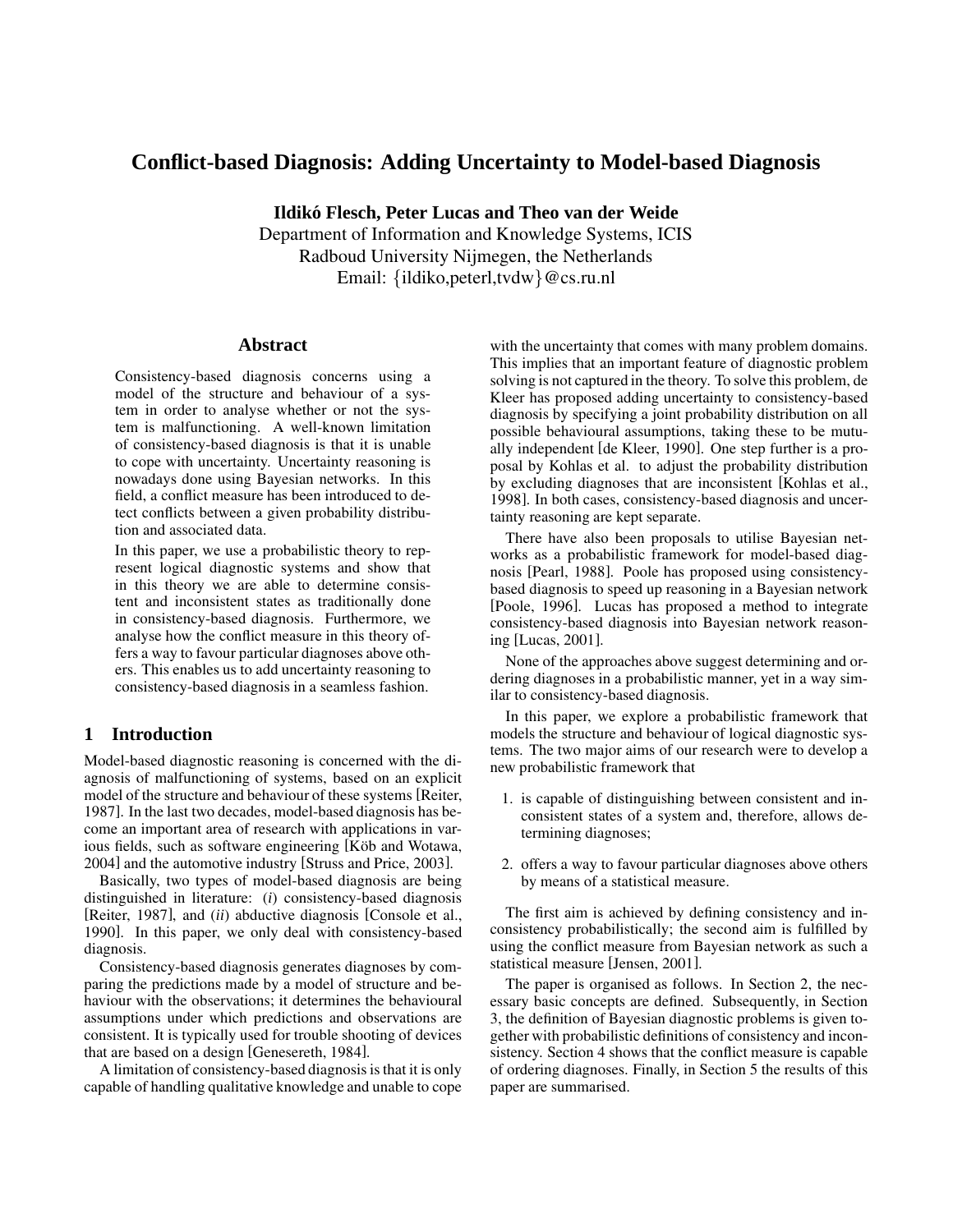

Figure 1: Example of a circuit.

## **2 Preliminaries**

In this section, we provide a brief summary of the theories of consistency-based diagnosis and Bayesian networks.

#### **2.1 Consistency-based Diagnosis**

In the theory of consistency-based diagnosis [Reiter, 1987], the structure and behaviour of a system is represented by a *logical diagnostic system*  $S_L = (SD, CNP)$ , where

- SD denotes the *system description*, which is a finite set of logical formulae, specifying structure and behaviour;
- CMP is a finite set of constants, corresponding to the *components* of the system; these components can be faulty.

The system description consists of *behaviour descriptions*, and *connections*. A behavioural description is a formula specifying *normal* and *abnormal* (faulty) functionalities of the components. These normal and abnormal functionalities are indicated by *abnormality literals*. A connection is a formula of the form  $i_c = o_{c'}$ , where  $i_c$  and  $o_{c'}$  denote the input and output of components  $c$  and  $c'$ .

A *logical diagnostic problem* is defined as a pair  $P_L$  =  $(S_L, OBS)$ , where  $S_L$  is a logical diagnostic system and OBS is a finite set of logical formulae, representing *observations*.

Adopting the definition from [de Kleer et al., 1992], a diagnosis in the theory of consistency-based diagnosis is defined as follows. Let  $\Delta$  be the assignment of either a normal or an abnormal behavioural assumption to *each* component. Then, ∆ is a *consistency-based diagnosis* of the logical diagnostic problem  $P<sub>L</sub>$  iff the observations are consistent with both the system description and the diagnosis:

$$
SD \cup \Delta \cup OBS \nvDash \bot.
$$

Here,  $\not\vDash$  stands for the negation of the logical entailment relation, and  $\perp$  represents a contradiction.

**EXAMPLE 1** Consider Figure 1, which depicts an electronic circuit with one AND gate and two OR gates. Now, the output of the system differs from the one expected according to the simulation model, thus it gives rise to an inconsistency. One of the diagnoses, resolving the inconsistency, is to assume that the AND gate is functioning abnormally.

## **2.2 Bayesian Networks and Data Conflict**

Let  $P(X_V)$  denote a joint probability distribution of the set of *discrete* random variables  $X_V$  with finite set of indices  $V$ . Let  $U, W, Z \subseteq V$  be mutually disjoint sets of indices. Then,



Figure 2: Example of a Bayesian network.

the set of random variables  $X_U$  is said to be *conditionally independent* of  $X_W$  *given*  $X_Z$ , if

$$
P(X_U \mid X_W, X_Z) = P(X_U \mid X_Z). \tag{1}
$$

A *Bayesian network* is a pair  $\mathcal{B} = (G, P)$ , where all independencies in the acyclic directed graph G are also contained in  $P$ , and  $P$  is factorised according to  $G$  as

$$
P(X_V) = \prod_{v \in V} P(X_v \mid \pi_v), \tag{2}
$$

where  $\pi_v$  denotes the random variables associated with the parent set of vertex  $v$  in the graph. In this paper, we assume that all random variables are binary;  $x<sub>v</sub>$  stands for a positive value of  $X_v$ , whereas  $\bar{x}_v$  denotes a negative value.

Bayesian networks specify particular probabilistic patterns that must be fulfilled by observations. Observations are random variables that obtain a value through an intervention, such as a diagnostic test. The set of observations is denoted by Ω. The *conflict measure* has been proposed as a tool for the detection of potential conflicts between observations and a given Bayesian network [Jensen, 2001], and is defined as:

$$
conf(\Omega) = \log \frac{P(\Omega_1)P(\Omega_2)\cdots P(\Omega_m)}{P(\Omega)},
$$
\n(3)

with  $\Omega = \Omega_1 \cup \Omega_2 \cup \cdots \cup \Omega_m$ .

The interpretation of the conflict measure is as follows. A zero or negative conflict measure means that the denominator is equally likely or more likely than the numerator. This is interpreted as that the joint occurrence of the observations is in accordance with the probabilistic patterns in  $P$ . A positive conflict measure, however, implies negative correlation between the observations and  $P$  indicating that the observations do not match  $P$  very well.

The interpretation of the conflict measure is illustrated by Example 2.

**EXAMPLE 2** Consider the Bayesian network shown in Figure 2, which describes that stomach ulcer  $(u)$  may give rise to both vomiting  $(v)$  and nausea  $(n)$ .

Now, suppose that a patient comes in with the symptoms of vomiting and nausea. The conflict measure then has the following value:

$$
conf(\lbrace x_v, x_n \rbrace) = \log \frac{P(x_v)P(x_n)}{P(x_v, x_n)} = \log \frac{0.168 \cdot 0.26}{0.1448} \approx -0.5.
$$

As the conflict measure assumes a negative value, there is no conflict between the two observations. This is consistent with medical knowledge, as we do expect that a patient with stomach ulcer displays symptoms of both vomiting and nausea.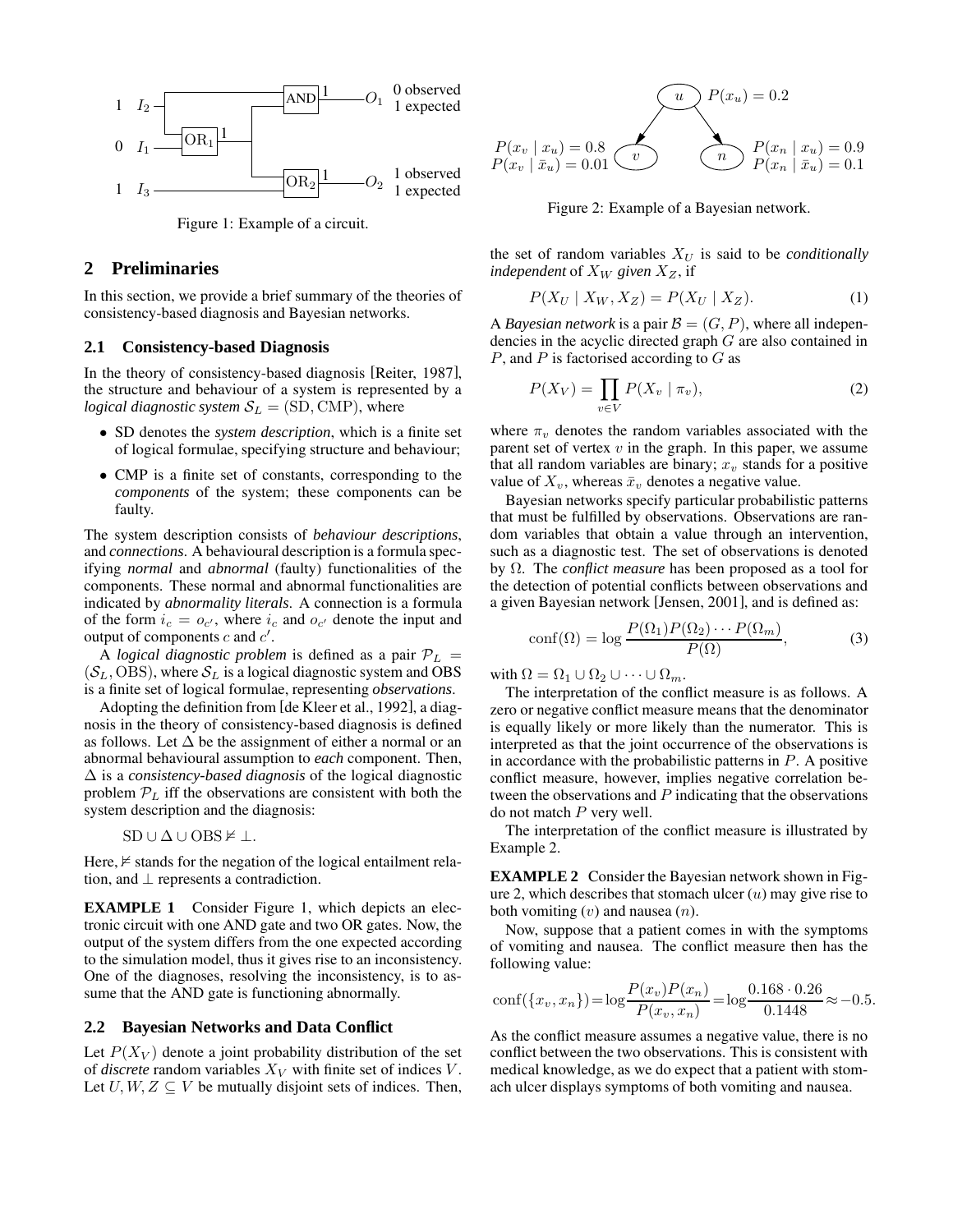As a second example, suppose that a patient has only symptoms of vomiting. The conflict measure now obtains the following value:

$$
conf({x_v, \bar{x}_n}) = \log \frac{0.168 \cdot 0.74}{0.0232} \approx \log 5.36 \approx 0.7.
$$

As the conflict measure is positive, there is a conflict between the two observations, which is again in accordance to medical expectations.

# **3 Probabilistic Diagnosis**

The main aim of this section is to define a probabilistic theory that is related to consistency-based diagnosis.

In Section 3.1, the system description and the components of a logical diagnostic system are mapped to a probabilistic representation, defined along the lines of [Pearl, 1988] and [Poole, 1996]. This representation is called a Bayesian diagnostic system, which, together with the observations  $\Omega$ , yield a Bayesian diagnostic problem. In Section 3.2, consistency and inconsistency are defined for Bayesian diagnostic problems.

#### **3.1 Bayesian Diagnostic Problems**

To start, we introduce some necessary notation. In the remaining part of this paper, the set CMP acts as the set of indices to the components of a diagnostic system. In this context, C denotes a subset of these components, whereas c indicates an individual component.

We are now in a position to define Bayesian diagnostic systems. In this formalism, the relations between the components are defined qualitatively by a graph and quantitatively by a probability distribution.

A *Bayesian diagnostic system*, defined as a pair  $S_B$  =  $(B, \text{CMP})$ , is obtained as the image of a logical diagnostic system  $S_L$ , where: (*i*)  $\mathcal{B} = (G, P)$  is a Bayesian network with acyclic directed graph  $G$  and joint probability distribution  $P$  of the set of random variables  $X_V$ ; *(ii)* the acyclic directed graph  $G = (V, E)$  is the image of the system description, with  $V = O \cup I \cup A$ ; O are the *output vertices* corresponding to the outputs of components, I are *input vertices* corresponding to the inputs of components and A are *abnormality vertices* corresponding to abnormality literals. The set of arcs E results from the mapping of connections in SD.

According to the definition above, the set of random variables corresponds one-to-one to the set of vertices, thus  $X_V \leftrightarrow V$ . Figure 3 shows the graphical representation of the Bayesian diagnostic system corresponding to the circuit in Figure 1.

As we have already mentioned, we also need to add observations, thus inputs and outputs, to Bayesian diagnostic systems. It is generally not the case that the entire set of inputs and outputs of a system is observed. We, therefore, make the following distinction: observed system inputs and outputs will be denoted by  $I_S$  and  $O_S$ , whereas the remaining (non-observed) inputs and outputs are denoted by  $I_R$  and  $O_R$ . Clearly,  $I = I_S \cup I_R$  and  $O = O_S \cup O_R$ .

Now, we are ready to define the notion of Bayesian diagnostic problem.



Figure 3: Bayesian diagnostic system corresponding to the circuit in Figure 1.

**Definition 1** *(Bayesian diagnostic problem) A* Bayesian diagnostic problem, *denoted* by  $P_B$ , *is defined as a pair*  $P_B$  =  $(S_B, \Omega)$ *, where*  $S_B$  *is a Bayesian diagnostic system and*  $\Omega = I_S \cup O_S$  *denotes the set of observations.* 

# **3.2** P**-consistency and** P**-inconsistency**

In this section, we analyse how diagnoses can be expressed in the context of Bayesian diagnostic problems.

Recall that in the consistency-based theory of diagnosis, a diagnosis is a prediction, which (*i*) assumes either normal or abnormal behaviour of each component in the system, that (*ii*) satisfies the consistency condition.

Thus, according to the first requirement, a diagnosis in a Bayesian diagnostic system concerns the entire set of behavioural assumptions. To facilitate the establishment of a connection between consistency-based diagnosis and diagnosis of a Bayesian diagnostic problem, the set of behavioural assumption for each component is denoted by  $\Delta$ . By the notations  $a_c$  and  $\bar{a}_c$  are meant that component c is assumed to function abnormally and normally, respectively. Clearly,  $\Delta$ can then be written as

$$
\Delta = \{a_c \mid c \in C\} \cup \{\bar{a}_c \mid c \in (\text{CMP} \setminus C)\}.
$$

The second requirement above states that a consistencybased diagnosis has to be consistent with the observations. Note that this consistency condition implies that a diagnosis makes the observations possible. Translating this to our probabilistic diagnostic theory, the consistency condition requires that the probability of the occurrence of the observations given the diagnosis is non-zero; if this probability is equal to 0, it implies inconsistency.

These issues are embodied in the following definition.

**Definition 2** *(*P*-inconsistency and* P*-consistency) Let*  $\mathcal{P}_B = (\mathcal{S}_B, \Omega)$  *be a Bayesian diagnostic problem, then* 

- *if*  $P(\Omega | \Delta) = 0$ ,  $P_B$  *is called P*-inconsistent,
- *otherwise, if*  $P(\Omega | \Delta) \neq 0$ ,  $P_B$  *is called P*-consistent.

The concepts of P-consistency and P-inconsistency allows us to establish a link to consistency-based diagnosis, shown in the following theorem.

**Theorem 1** *Let*  $\mathcal{P}_L = (\mathcal{S}_L, \text{OBS})$  *be a logical diagnostic problem, let*  $\mathcal{P}_B = (\mathcal{S}_B, \Omega)$  *be a Bayesian diagnostic problem*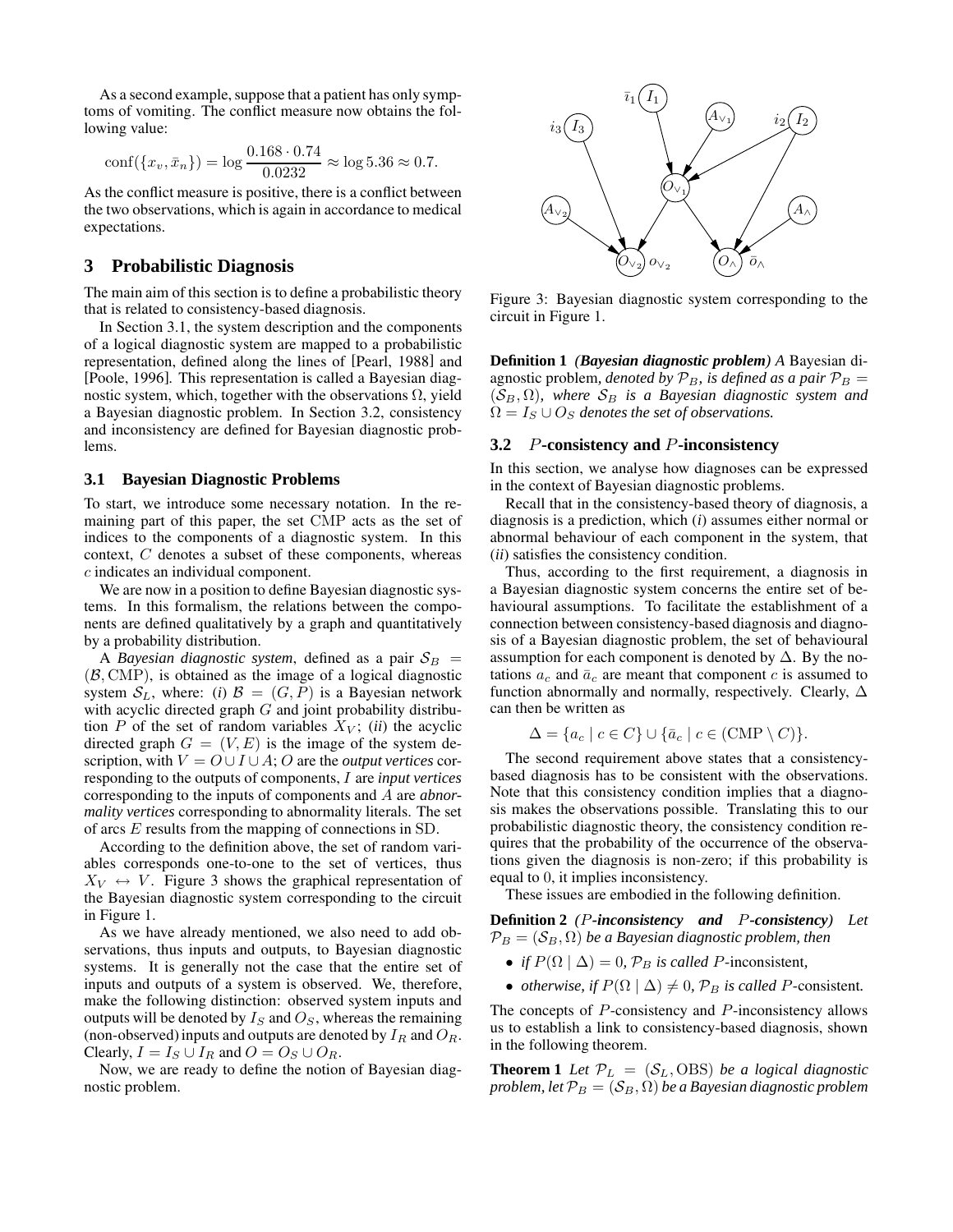*corresponding to this logical diagnostic problem.* Let  $\Delta$  *be a set of behavioural assumptions. Then,*

$$
P(\Omega \mid \Delta) \neq 0 \Longleftrightarrow SD \cup \Delta \cup OBS \nvDash \bot , \tag{4}
$$

*thus, the existence of a consistency-based diagnosis corresponds to* P*-consistency and vice versa.*

**Proof:** [I. Flesch et al., 2006]. 
$$
\Box
$$

Finally, we define P-consistent diagnosis, which enables us to obtain diagnosis in a probabilistic way.

**Definition 3** *(P-consistent diagnosis) Let*  $\mathcal{P}_B = (\mathcal{S}_B, \Omega)$  *be a Bayesian diagnostic problem. Then,*  $\Delta$  *is a P*-consistent diagnosis *of*  $\mathcal{P}_B$  *iff*  $P(\Omega | \Delta) \neq 0$ .

We would like to emphasise that the notion of  $P$ -consistent diagnosis provides the basis for conflict-based diagnosis elaborated in the remainder of this paper.

#### **4 Conflict Measure for Diagnosis**

In the previous section, a Bayesian diagnostic problem was defined as a probabilistic framework that represents both qualitative and quantitative relations of a corresponding logical diagnostic problem.

The aim of this section is to show that the conflict measure can be used to distinguish between various diagnoses of a problem. In Section 4.1, we give the basic definition of the conflict measure for Bayesian diagnostic problems, which is made more specific in Section 4.2. In Section 4.3, we investigate the capability of the conflict measure to distinguish amongst various diagnoses. Finally, in Section 4.4, we derive a rational form for the conflict measure that is computationally simpler.

### **4.1 Basic Definition of the Conflict Measure**

In this section, we define the conflict measure for Bayesian diagnostic problems, which is used as a basis for conflictbased diagnosis.

Intuitively, the conflict measure compares the probability of observing the inputs and outputs in case these observations are independent versus the case where they are dependent. If dependence between the observations is more likely than independence given a diagnosis, the conflict measure implies that there is *no* conflict. By Definition 2, however, observations of a Bayesian diagnostic problem need to be Pconsistent with the problem for a given diagnosis. This implies that the definition of the conflict measure only concerns situations where the set of behavioural assumptions is equal to a diagnosis, that is, P-consistency holds. This is expressed in the following way.

**Definition 4** *(conflict measure for a Bayesian diagnostic problem*) *Let*  $\mathcal{P}_B = (\mathcal{S}_B, \Omega)$  *be a Bayesian diagnostic problem. Then, if*  $P(\Omega | \Delta) \neq 0$ *, then the conflict measure, denoted by*  $\text{conf}_{\Delta}(\cdot)$ *, is defined as:* 

$$
\text{conf}_{\Delta}(\Omega) = \log \frac{P(I_S \mid \Delta) P(O_S \mid \Delta)}{P(I_S, O_S \mid \Delta)}, \tag{5}
$$

*with observations*  $\Omega = I_S \cup O_S$ .

We compute  $P(I_S, O_S | \Delta)$  instead of  $P(\Delta | I_S, O_S)$ , as in consistency-based diagnosis, after which conflict-based diagnosis will be modelled, a diagnosis is a hypothesis that is checked. In contrast, in probabilistic abductive diagnosis one computes  $P(\Delta | I_S, O_S)$ , and  $\Delta$  is a conclusion, not a hypothesis. In this paper, we are only dealing with consistencybased diagnosis.

## **4.2 Computation of the Conflict Measure**

In this section, we derive formulae to compute the conflict measure for Bayesian diagnostic problems.

In order to derive the formulae for the conflict measure, the following assumptions are adopted. Normal behaviour is simulated in the probabilistic setting by the assumption that a normally functioning component takes an output value with probability of either 0 or 1, thus, if  $\bar{a}_c$  holds, then  $P(O_c |$  $\pi_{O_c}$ )  $\in \{0,1\}$ . Furthermore, the set of inputs and the set of abnormality components are (marginally) independent of each other.

From now on, we assume that the inputs are conditionally independent of the output of an abnormally functioning component, i.e.  $P(O_c | \pi_{O_c}) = P(O_c | a_c)$  if  $a_c \in \pi_{O_c}$ . We also assume that it holds that  $P(o_c | a_c) = \alpha$ , i.e., a constant probability is adopted for a given output  $o_c$  if the component c is functioning abnormally. This is a reasonable assumption in applications usually tackled by consistency-based diagnosis. Here, there is little to no knowledge of abnormal behaviour. Thus, it will be impossible to assess  $P(o_c \mid a_c)$  for every component; that can be resolved by assuming them all to be equal. This approach is thus in line with previous research in consistency-based diagnosis.

As a matter of notation,  $X_V = \hat{x}_V$ , or simply  $\hat{x}_V$ , will indicate in the following that the set of random variables  $X_V$ has observed values  $\hat{x}_V$ . A partial assignment of values to variables  $X_V$  is written as  $X_V = \tilde{x}_V$ , or simply  $\tilde{x}_V$ , and includes observed and non-observed values.

Now, we are in the position to derive the necessary formulae for the conflict measure as given in Definition 4. The three factors of this formulae can be obtained by the application of Bayes' rule and the factorisation principle of Equation (2):

- 1.  $P(I_S | \Delta) = P(I_S)$
- 2.  $P(O_S | \Delta) = \sum_I P(I) \sum_{O_R} \prod_{c \in \text{CMP}} P(\tilde{o}_c | \pi_{O_c})$ 3.  $P(I_S, O_S | \Delta) = P(I_S) \sum_{O_R} \prod_{c \in \text{CMP}} P(\tilde{o}_c | \pi_{O_c}).$

Note that in the summation  $\sum_{O_R}$  we handle both observed and remaining outputs in  $\tilde{o}_c$ , that is, some values of the taken variables are fixed and some values are non-fixed.

Based on the equations above, we obtain

$$
\text{conf}_{\Delta}(\Omega) = \log \frac{\sum_{I} P(I) \sum_{O_R} \prod_{c \in \text{CMP}} P(\tilde{o}_c \mid \pi_{O_c})}{\sum_{O_R} \prod_{c \in \text{CMP}} P(\tilde{o}_c \mid \pi_{O_c})}.
$$
 (6)

**EXAMPLE 3** Consider Figure 3, which models the logical diagnostic system in Figure 1. Let  $O_S = \{\bar{o}_{\land}, o_{\lor 2}\}\$ . The values of the conflict measure for different diagnoses and inputs are shown in Table 1. Here, we can see that the diagnosis  $\{\bar{a}_{\wedge}, \bar{a}_{\vee}, \bar{a}_{\vee 2}\}$ , which assumes that all components are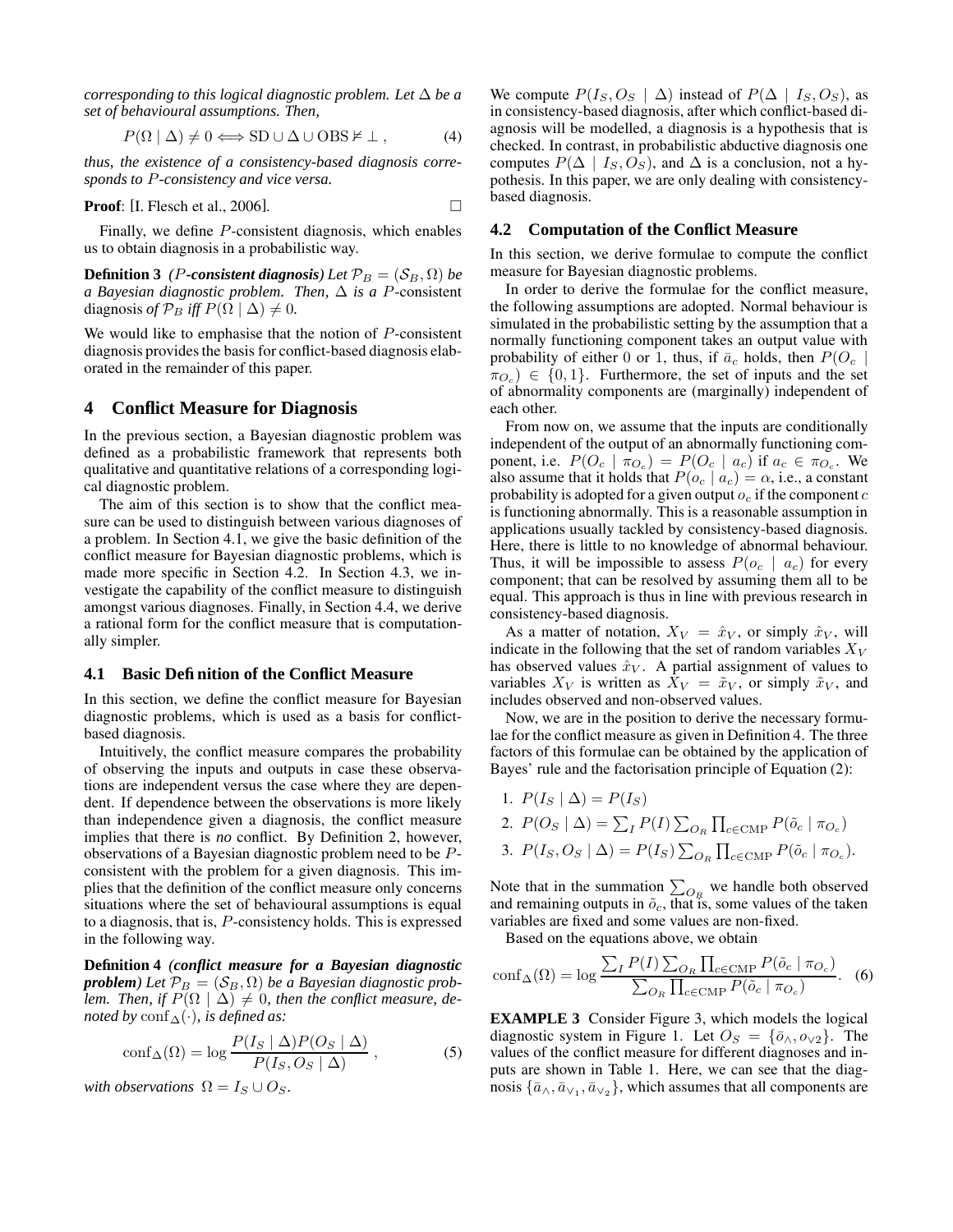

Figure 4: Framework of conflict-based diagnosis.

functioning normally, implies either P-inconsistency or Pconsistency depending on the value of input  $I_2$ . Moreover, for the P-consistent diagnoses, we obtain negative, zero and positive conflict measures, indicating different relations between the observations and the patterns in the joint probability distribution. The interpretation of these results is given in Example 4.

#### **4.3 Ordering Conflict-based Diagnoses**

In this section, we show that a meaningful subset of  $P$ consistent diagnoses can be selected based on the conflict measure; this subset of diagnoses is called conflict-based. Subsequently, we also show how the conflict measure can be used to order conflict-based diagnoses resulting in minimal conflict-based diagnoses.

We start by introducing the various Bayesian diagnostic interpretations of the conflict measure. In Example 3, it has been shown that the conflict measure can take negative, zero and positive values. Recall that in the case of a negative or zero conflict measure the joint occurrence of the observations is in accordance with the patterns in  $P$ . Therefore, in these cases, a diagnosis is called *strongly* P*-consistent*. A positive conflict measure is interpreted the other way around, and as it implies the existence of conflicts between the observations and P, the associated diagnoses are called *weakly* P*consistent*.

The Bayesian diagnostic interpretation of the conflict measure implies that the less the value of the conflict measure the stronger P-consistent the diagnosis is, which can be understood as follows. The conflict measure favours one diagnosis above another if the behavioural assumptions of this diagnosis provide *more support* for the observed output than the behavioural assumptions of the other diagnosis. Since the probability  $\alpha$  expresses the likelihood of positive output given abnormality, the conflict measure of a diagnosis may depend on  $\alpha$ .

This interpretation gives rise to the following definitions and is subsequently illustrated by an example.

**Definition 5** *(conflict-based diagnosis) Let*  $\mathcal{P}_B = (\mathcal{S}_B, \Omega)$ *be a Bayesian diagnostic problem and let* ∆ *be a* P*-consistent*

| minimal<br>conflict-based<br>diagnosis | conflict-based<br>diagnosis | P-consistent<br>diagnosis |
|----------------------------------------|-----------------------------|---------------------------|
|                                        |                             |                           |

Figure 5: Set-inclusion relation between notions of diagnosis.

*diagnosis of*  $\mathcal{P}_B$ *. Then,*  $\Delta$  *is called a* conflict-based diagnosis *if it is strongly P-consistent, i.e.* conf $\Delta(\Omega) \leq 0$ .

**Definition** 6 *(minimal conflict-based diagnosis) Let*  $\Delta$  *be a conflict-based diagnosis of*  $\mathcal{P}_B$ *. Then,*  $\Delta$  *is called* minimal*, if for each conflict-based diagnosis* ∆<sup>0</sup> *it holds that*  $\mathrm{conf}_{\Delta}(\Omega) \leq \mathrm{conf}_{\Delta}(\Omega)$ .

A summary of the framework conflict-based diagnosis is given in Figure 4, where the edges indicate how concepts are combined in defining conflict-based diagnosis.

#### **EXAMPLE 4** We reconsider Table 1 in Example 3.

To start, we analyse the situation when  $\alpha = 0.001$ . Diagnosis  $\Delta = {\bar{a}_{\wedge}, a_{\vee_1}, a_{\vee_2}}$  is a weakly *P*-consistent diagnosis for the inputs  $\{i_1,i_2,i_3\}$  with value 0.0002 and a strongly P-consistent, also conflict-based, diagnosis for inputs  $\{i_1, i_2, i_3\}$  with  $-3.0002$ . These results can be explained as follows. For both sets of inputs, with associated outputs  $\{\bar{o}_{\wedge}, o_{\vee_2}\}, \Delta$  is a possible diagnostic hypothesis according to the associated probability distribution. However, under the assumption that the AND gate is functioning normally, the input  $\bar{i}_2$  among the inputs  $\{i_1, \bar{i}_2, i_3\}$ , offers a good match to the observed output  $\bar{o}$ <sub>∧</sub>, whereas the match is bad for the input  $i_2$  among the inputs  $\{i_1,i_2,i_3\}$ . Thus, for  $\Omega = \{i_1, \overline{i_2}, i_3, \overline{o}_\wedge, o_{\vee_2}\}\$  the diagnosis  $\Delta$  is a conflictbased diagnosis, whereas it is not a conflict-based diagnosis for  $\Omega' = \{i_1, i_2, i_3, \bar{o}_\wedge, o_{\vee_2}\}.$ 

The conflict measure for the diagnosis  $\Delta' = \{a_{\wedge}, \bar{a}_{\vee 1}, \}$  $\bar{a}_{\vee}$ } remains unchanged for variation in input, because of the following reason. Since the output of the abnormally functioning AND component is observed, the conflict measure establishes which inputs are consistent with the normally functioning  $OR_2$  and then uniformly distributes the probability over all possible inputs. There are 7 inputs that are possible of the total of 8 inputs, hence  $\log 7/8 = -0.06$ .

Let  $\alpha = 0.001$ . Then, for  $\Omega = \{i_1, \overline{i}_2, i_3, \overline{o}_\wedge, o_{\vee_2}\}$  there are three P-consistent diagnoses mentioned in Table 1, all of them conflict-based. The minimal conflict-based diagnosis in this case is  $\Delta = {\bar{a}_\wedge, a_{\vee_1}, a_{\vee_2}}.$ 

Finally, we compare conflict measure values for different values of  $\alpha$ . When the value of  $\alpha$  decreases from 0.5 to 0.001,  $\Delta = {\bar{a}_{\wedge}, a_{\vee_1}, a_{\vee_2}}$  offers increased support for the

| $\overline{o}_{\wedge}, o_{\vee_2}$ | $\alpha$    | $a_{\wedge}, a_{\vee}, a_{\vee}$ | $a_{\wedge},\overline{a}_{\vee},\overline{a}_{\vee},$ | $a_{\wedge}, a_{\vee_1}, a_{\vee_2}$ |
|-------------------------------------|-------------|----------------------------------|-------------------------------------------------------|--------------------------------------|
| $i_1, i_2, i_3$                     | any         |                                  | $-0.06$                                               | $\log \frac{1-1/2\alpha}{\alpha}$    |
| $i_1, \overline{i_2}, i_3$          | any         | $-0.43$                          | $-0.06$                                               | $\log \alpha - \frac{1}{2} \alpha^2$ |
| $i_1, i_2, i_3$                     | $\,0.001\,$ |                                  | $-0.06$                                               | 0.0002                               |
| $i_1, i_2, i_3$                     | $\,0.001\,$ | $-0.43$                          | $-0.06$                                               | $-3.0002$                            |
| $i_1, i_2, i_3$                     | 0.5         |                                  | $-0.06$                                               | 0.176                                |
| $i_1, \overline{i}_2, i_3$          | 0.5         | $-0.43$                          | $-0.06$                                               | $-0.426$                             |

Table 1: Examples of the results of the conflict measure.